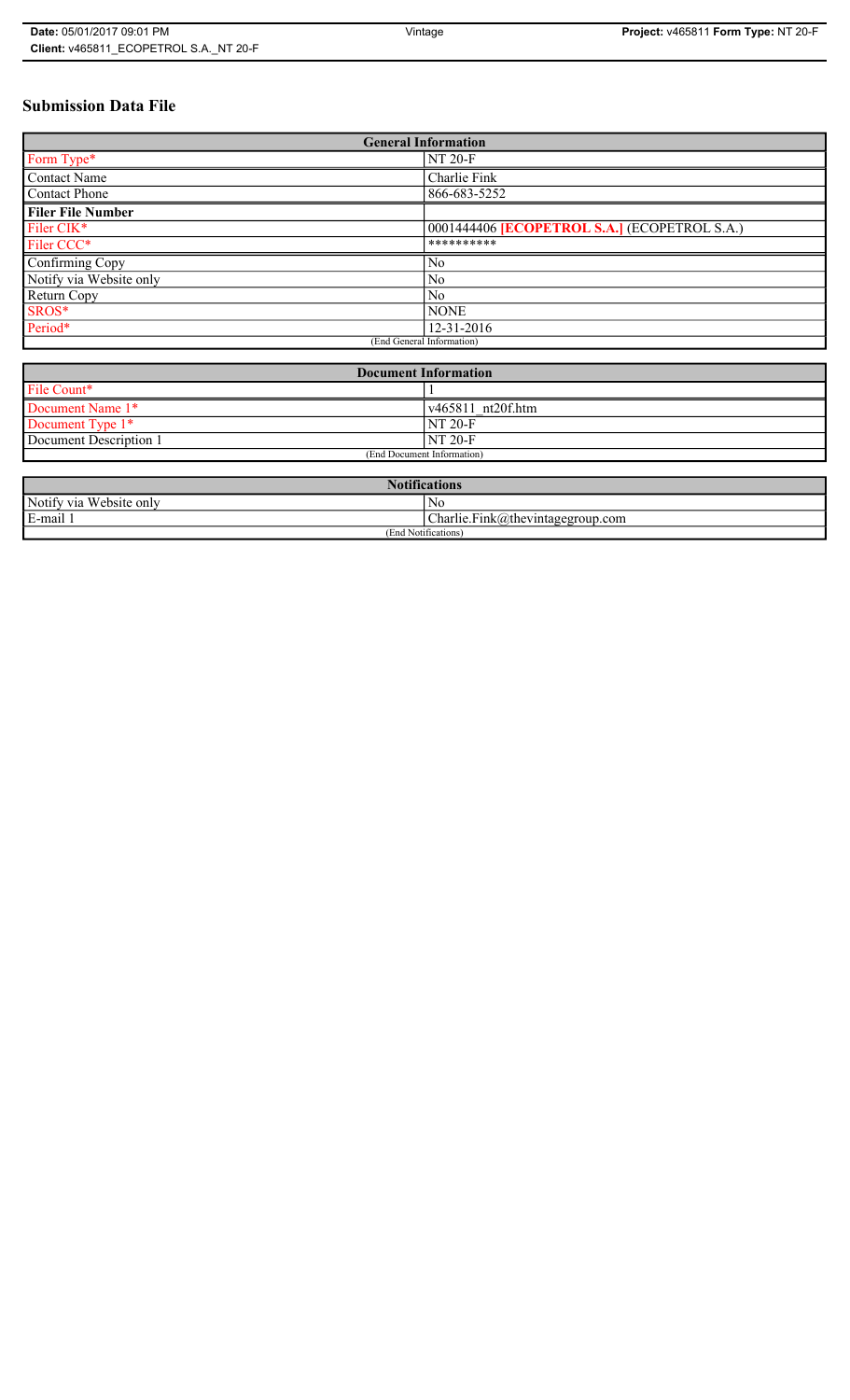| Date: 05/01/2017 09:01 PM              |  |
|----------------------------------------|--|
| Client: v465811 ECOPETROL S.A. NT 20-F |  |

### **UNITED STATES SECURITIES AND EXCHANGE COMMISSION Washington, D.C. 20549**

### **FORM 12b-25**

#### SEC FILE NUMBER 001-34175

CIK NUMBER 0001444406

# **NOTIFICATION OF LATE FILING**

| ( <i>Check one</i> ): | $\Box$ Form 10-K<br>$\Box$ Form N-CSR                                                                                                                                                                      |                                  | $\boxtimes$ Form 20-F               | $\Box$ Form 11-K | $\Box$ Form 10-O | $\Box$ Form 10-D | $\Box$ Form N-SAR |
|-----------------------|------------------------------------------------------------------------------------------------------------------------------------------------------------------------------------------------------------|----------------------------------|-------------------------------------|------------------|------------------|------------------|-------------------|
|                       |                                                                                                                                                                                                            |                                  | For Period Ended: December 31, 2016 |                  |                  |                  |                   |
|                       | □<br>Transition Report on Form 10-K<br>Transition Report on Form 20-F<br>□<br>□<br>Transition Report on Form 11-K<br>Transition Report on Form 10-Q<br>$\Box$<br>$\Box$<br>Transition Report on Form N-SAR |                                  |                                     |                  |                  |                  |                   |
|                       |                                                                                                                                                                                                            | For the Transition Period Ended: |                                     |                  |                  |                  |                   |
|                       |                                                                                                                                                                                                            |                                  |                                     |                  |                  |                  |                   |

*Read Instruction (on back page) Before Preparing Form. Please Print or Type.* **Nothing in this form shall be construed to imply that the Commission has verified any information contained herein.**

If the notification relates to a portion of the filing checked above, identify the Item(s) to which the notification relates:

#### N/A

### **PART I — REGISTRANT INFORMATION**

Ecopetrol S.A.

Full Name of Registrant

N/A

 $\boxtimes$ 

# Former Name if Applicable

Carrera 13 No. 36 – 24

Address of Principal Executive Office *(Street and Number)*

## Bogota, Colombia

City, State and Zip Code

### **PART II — RULES 12b-25(b) AND (c)**

If the subject report could not be filed without unreasonable effort or expense and the registrant seeks relief pursuant to Rule 12b-25(b), the following should be completed. (Check box if appropriate)

- (a) The reason described in reasonable detail in Part III of this form could not be eliminated without unreasonable effort or expense
- (b) The subject annual report, semi-annual report, transition report on Form 10-K, Form 20-F, Form 11-K, Form N-SAR or Form N-CSR, or portion thereof, will be filed on or before the fifteenth calendar day following the prescribed due date; or the subject quarterly report or transition report on Form 10-Q or subject distribution report on Form 10-D, or portion thereof, will be filed on or before the fifth calendar day following the prescribed due date; and
- (c) The accountant's statement or other exhibit required by Rule 12b-25(c) has been attached if applicable.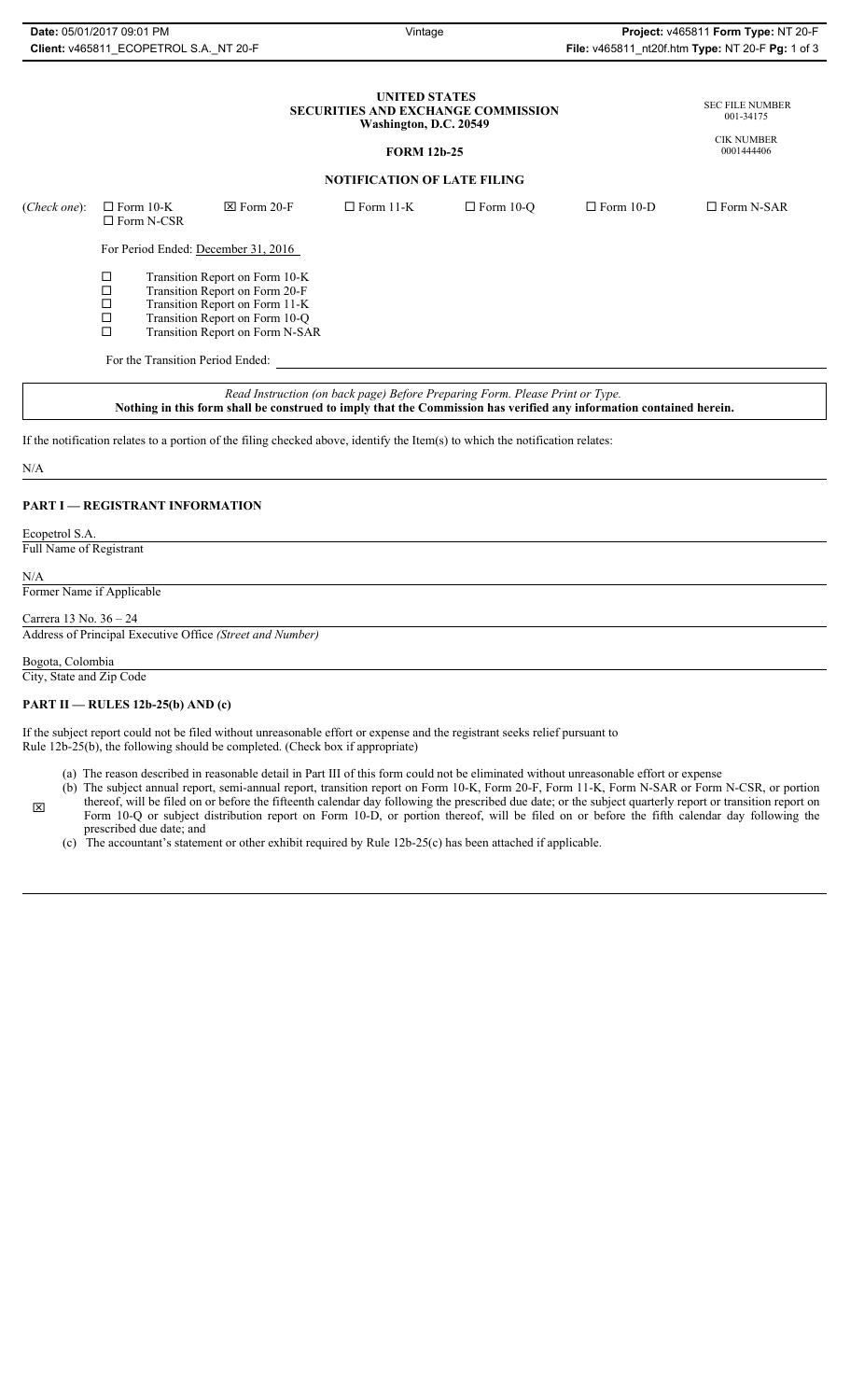## **PART III — NARRATIVE**

**State below in reasonable detail why Forms 10-K, 20-F, 11-K, 10-Q, 10-D, N-SAR, N-CSR, or the transition report or portion thereof, could not be filed within the prescribed time period.**

Ecopetrol S.A. (the "Registrant") was unable to complete its annual report on Form 20-F for the fiscal year ended December 31, 2016 (the "2016 Annual Report") in a timely manner without unreasonable effort or expense.

As disclosed in the Registrant's annual report on Form 20-F for the fiscal year ended December 31, 2015 (the "2015 Annual Report"), as a result of the delays and cost overruns experienced by the Cartagena Refinery Expansion Project ("Project"), the Prosecutor's Office (*Fiscalía General de la Nación*), among other control entities, initiated a process of gathering and reviewing information about the Registrant's wholly owned subsidiary Refinería de Cartagena S.A. ("Reficar"), the owner of the Cartagena Refinery. See "*Item 5, Risk Review – Section 5.2, Legal Proceedings and Related Matters – Reficar Investigations*" on page 119 of the 2015 Annual Report.

In connection therewith, on April 27, 2017, the Prosecutor's Office announced in a press release that it may be charging (i) former executives and officials of the Registrant and Reficar, (ii) one current employee of the Registrant who has been assigned to work in Reficar, (iii) two executives of Chicago Bridge & Iron Company, the main contractor in charge of the Project, and (iv) Reficar's statutory auditor from 2013 to 2015, with the alleged crimes of document forgery, illegal interest in the execution of agreements, misappropriation of funds and unjustified enrichment.

The Registrant requires additional time to analyze this announcement with its independent auditors and with the Registrant's audit committee.

The Registrant is working diligently to finalize the 2016 Annual Report and expects to file it no later than May 16, 2017.